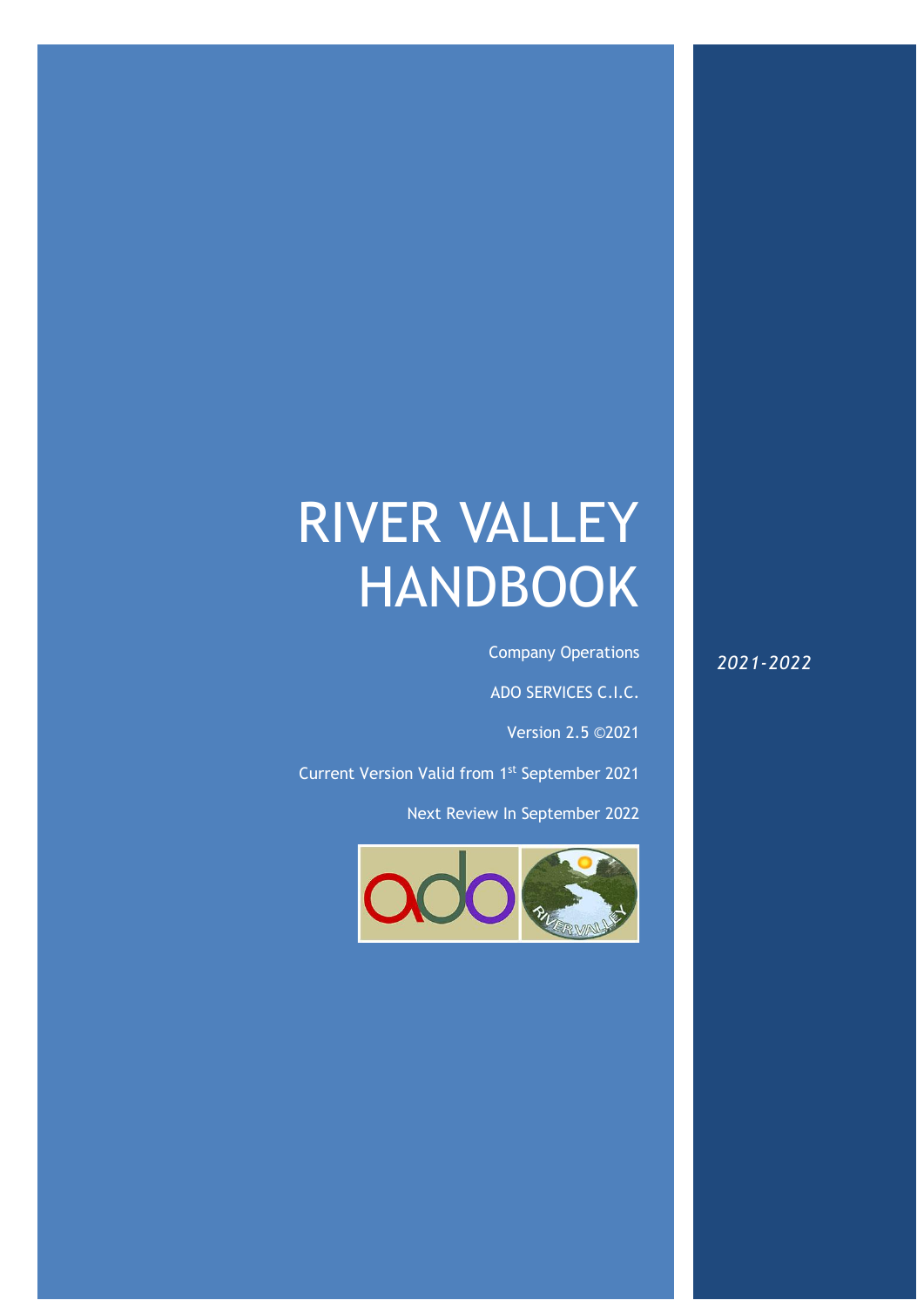|                |  | 2.1. Lessons & Curriculum<br>2.2. Collection                                     |
|----------------|--|----------------------------------------------------------------------------------|
|                |  |                                                                                  |
|                |  |                                                                                  |
|                |  |                                                                                  |
|                |  |                                                                                  |
|                |  | 7. Student Clothing & Footwear Requirements  Page 5<br>7.1. Cold and Wet Weather |
|                |  | 7.2. Hot Weather                                                                 |
|                |  | 7.3. Mobile Phone Access                                                         |
|                |  |                                                                                  |
|                |  |                                                                                  |
|                |  |                                                                                  |
|                |  |                                                                                  |
|                |  |                                                                                  |
|                |  |                                                                                  |
| 14.1 Key Staff |  |                                                                                  |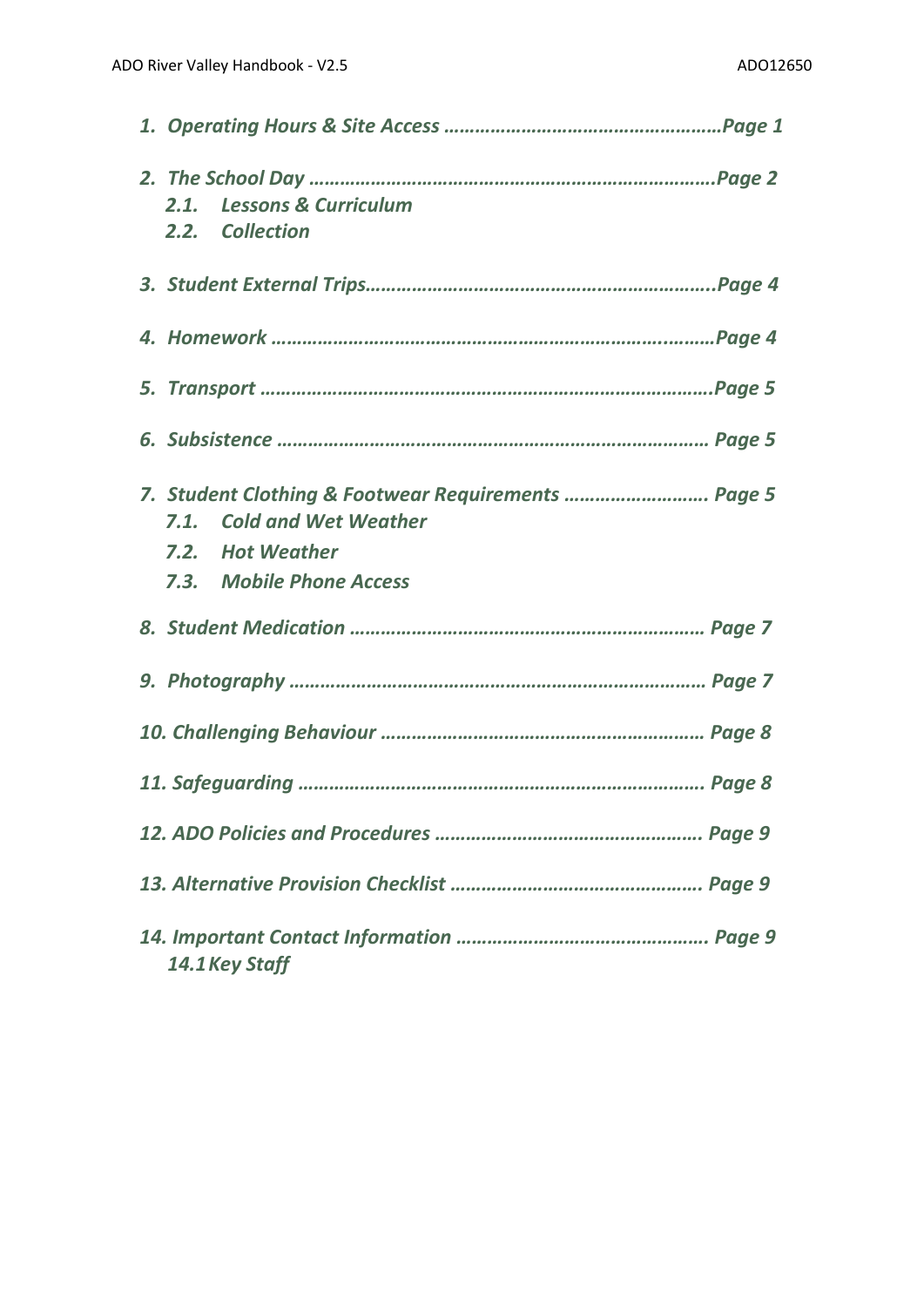## **ADO RIVER VALLEY HANDBOOK**

**River Valley is run by ADO Services C.I.C. (ADO), a Not For Profit Community Interest Company.**

*This handbook is designed to provide important guidelines to key areas for customers and service users to follow and form part of your acceptance to all the main ADO Terms and Conditions and Operational Procedures.* 

#### **1. Operating Hours and Site Access**

The River Valley hours of operation are from **9.00am** to **3.00pm**.

Site access for vehicles is via the main gate entrance on Keats Road, where there is drop off and pick up parking spaces. The car park is accessible from **8.30am** for service users. We request that vehicles are not parked on Keats Road and our car park is utilised. Do not block any of our residential neighbour's driveways.

The main visitor reception area opens at **8.45am** to ensure prompt access for students. However, please note that due to our thorough risk assessment procedures in the morning, we are unable to welcome students into the ADO learning spaces until **9am.** To access the main reception, leave the car park on foot by walking out of the small green pedestrian gate, before walking past the goat enclosure and then through the green visitor reception door.

Staff members will then sign in and escort students into their respective main learning zones.

If the student transport (taxi), parent or carer arrives onsite early, it is recommended staying in the vehicle for safety in the car park until the main reception opens. Children and young people are not allowed to play around or wait alone in the car park in line with Health and Safety procedures.

## **Please note: Vehicle owners park in the car park at their own risk. We cannot be held responsible for injuries or vehicle damage in the car park zone.**

Our River Valley site is on a residential street, therefore it is not advised that students wait in the street or that transport takes up street parking for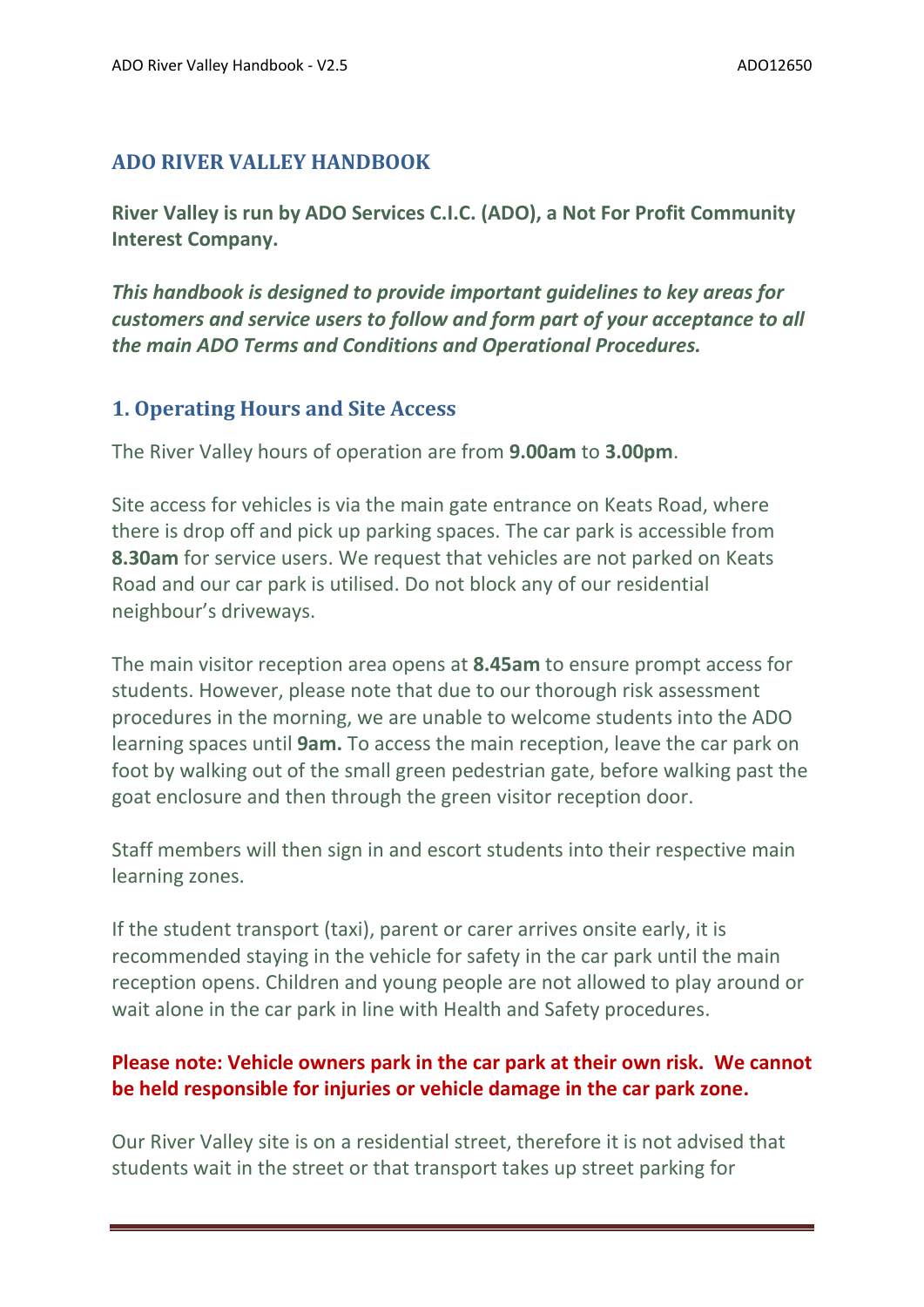residents. Please respect our local residents and support the community by using our facilities and not blocking driveways.

If a student has not arrived on site by **9:15am** and ADO has not been advised accordingly by telephone or email, the ADO office will contact the parent-carer and supporting professionals to advise they have not yet arrived. If ADO has been advised of absence by the parent-carer, we will forward the relevant information to the supporting professionals for their attendance records (upon request from individual Local Authorities).

For more information and further guidance on attendance, please refer to our **Attendance Policy**.

## **2. The School Day**

The school day begins at **9.00am**. Students will have 15 minutes from **9.00- 9.15am** AM registration where they will put their belongings away and prepare themselves for the day.

Students then have one lesson from **9.15-10am** with a morning snack from **10- 10.15am**. This is then followed by a further two lessons.

The students break for lunch at **12 Midday** for 45 minutes, with the afternoon register being taken from **12-12.15pm**.

From **12.45-1.30pm** is the first afternoon lesson, followed by a break from **1.30-1.45pm**. After the afternoon break, students then have one remaining lesson from **1.45-2.30pm**.

From **2.30-3pm** is our 'Relaxation-Mindfulness' session. This time is where learner groups are supported by our staff and have the opportunity to engage in therapeutic activities that focus on the present moment which helps to help calm and reground them prior to going home. Some students also access a 1:1 therapy session within the school day (based on assessment and referral request).

**3pm** is the finish time for students. They can be collected by their transport or parent-carers once they have collected all their belongings and have exited the site safely.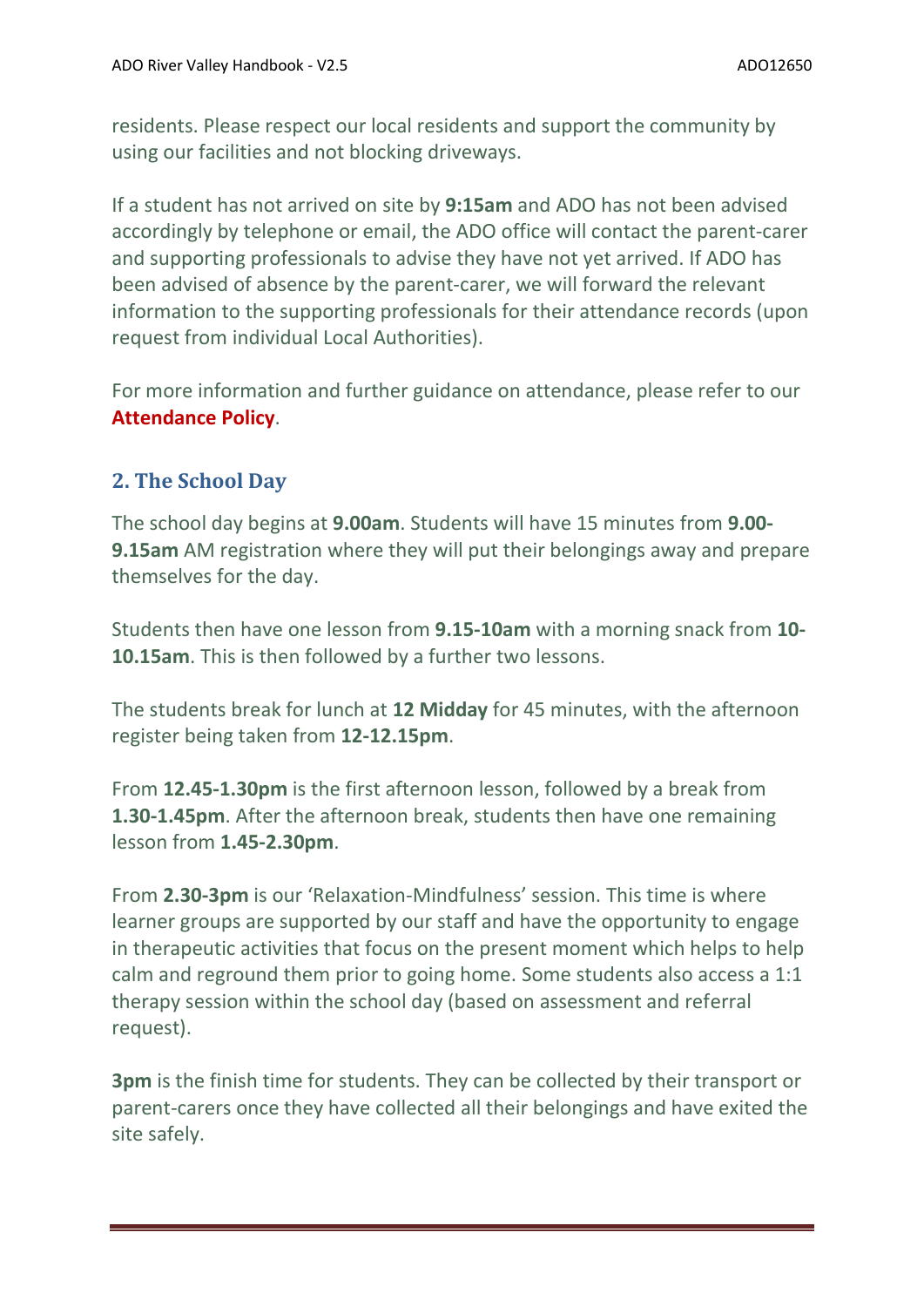**However, please note, that standard procedure for any secondary student is to leave site independently and if this is not possible due to individual risk factors and student presentation then it is the responsibility of relevant professionals-care givers to notify ADO of this and provide a written reason for this request to refuse independent student exits from ADO.** 

## **2.1 Lessons and Curriculum**

Students are provided with specialist lessons in line with our ethos, which may include (but not subject to) the following:

- ➢ Animal Science
- ➢ General Science
- ➢ Horticulture Science
- ➢ Equine Studies
- ➢ Adventure Sport
- ➢ PSHE
- ➢ Creative Education
- ➢ Functional Skills (Mathematics/English/Science)
- ➢ Business Studies
- ➢ Health and Social Care
- ➢ Technology
- $\triangleright$  Countryside and environment
- ➢ Bushcraft / Forest Studies
- ➢ Mindfulness & Relaxation

Dependent on the individual student and their cognitive abilities, they will have access to recognised courses which could lead to relevant qualifications such as AQA Unit Awards, BTECS, and Functional Skills. Relevant pathways will be discussed with students and relevant caregivers-professionals at the point of the assessment and throughout 'Individual Learner Plan' meetings.

We follow the Independent Framework with a learner centred approach and liaise closely with other settings if a student is on dual role.

All of our lessons are predominantly led outside and are adapted to be appropriate to the year groups and key stages that the student is working at.

There is exposure to acceptable levels of risk through outdoor education in the security of supervised groups, which will support students to learn about risk and how to keep themselves safe.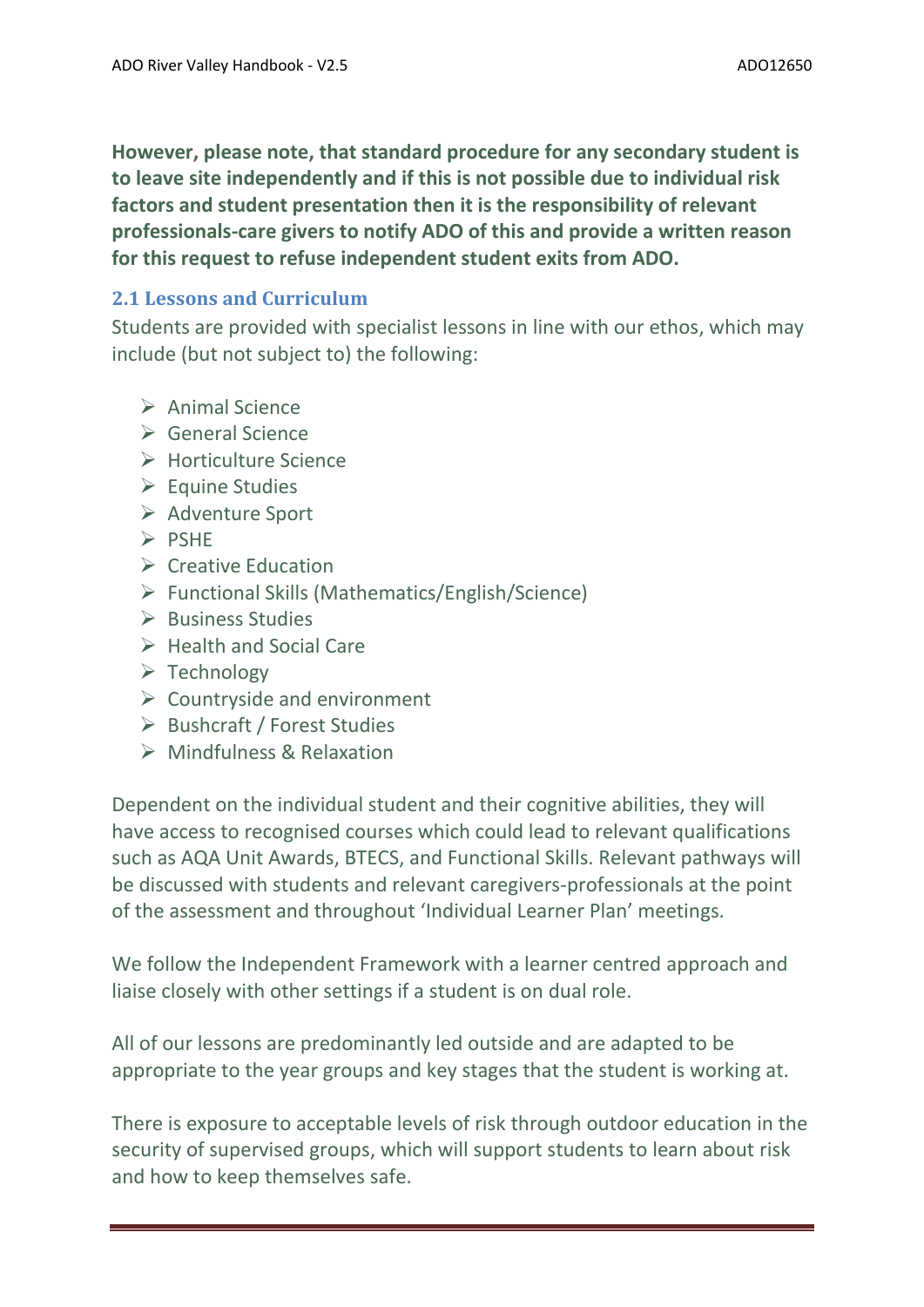## **2.2 Collection**

If transport is late for pickup, ADO reserves the right to apply an additional charge for the resource time of a member of staff to wait with the student/s. This will be noted and passed onto to the financial department in line with normal invoicing periods.

Students can either wait in the customer reception area, walk to their waiting transport in the car park or travel home independently (unless this is not permitted, dependent on individual students). This is to support appropriate age group responsibilities, independence and transitioning into society.

# **3. Student External Trips**

Students will occasionally leave the site, with the supervision of staff members, for pre-planned external trips. This could include, but is not limited to, local open recreational spaces, parks, woodlands, dog walking in nearby residential areas, fitness centres and areas, outdoor water sport centres, climbing centres and equine yards and stables.

As the external trips and outings benefit the students' education and experiences, all students will be allowed to access these trips as relevant. If a parent-carer does **NOT** want their child-young person to partake in external visits, they must send a written letter to the ADO office and confirm via telephone. Due to staffing ratios required to support groups, if it is deemed that a student is not permitted to attend the external trips, the student may require a reduced timetable that day as there may not be the additional staff available to remain on site with them. This can be discussed directly with the parent-carer.

If a student displays negative behaviour or is of a high risk from absconding from the staff, a risk assessment will be completed for them and it may be deemed unsuitable for the student to attend the external visits until they are able to understand these risks and follow guidelines.

# **4. Homework**

ADO will not typically set weekly homework for a student, unless the student is either, absent for multiple days, has experienced extraordinary circumstances, the family have requested homework or the staff team feel it would hugely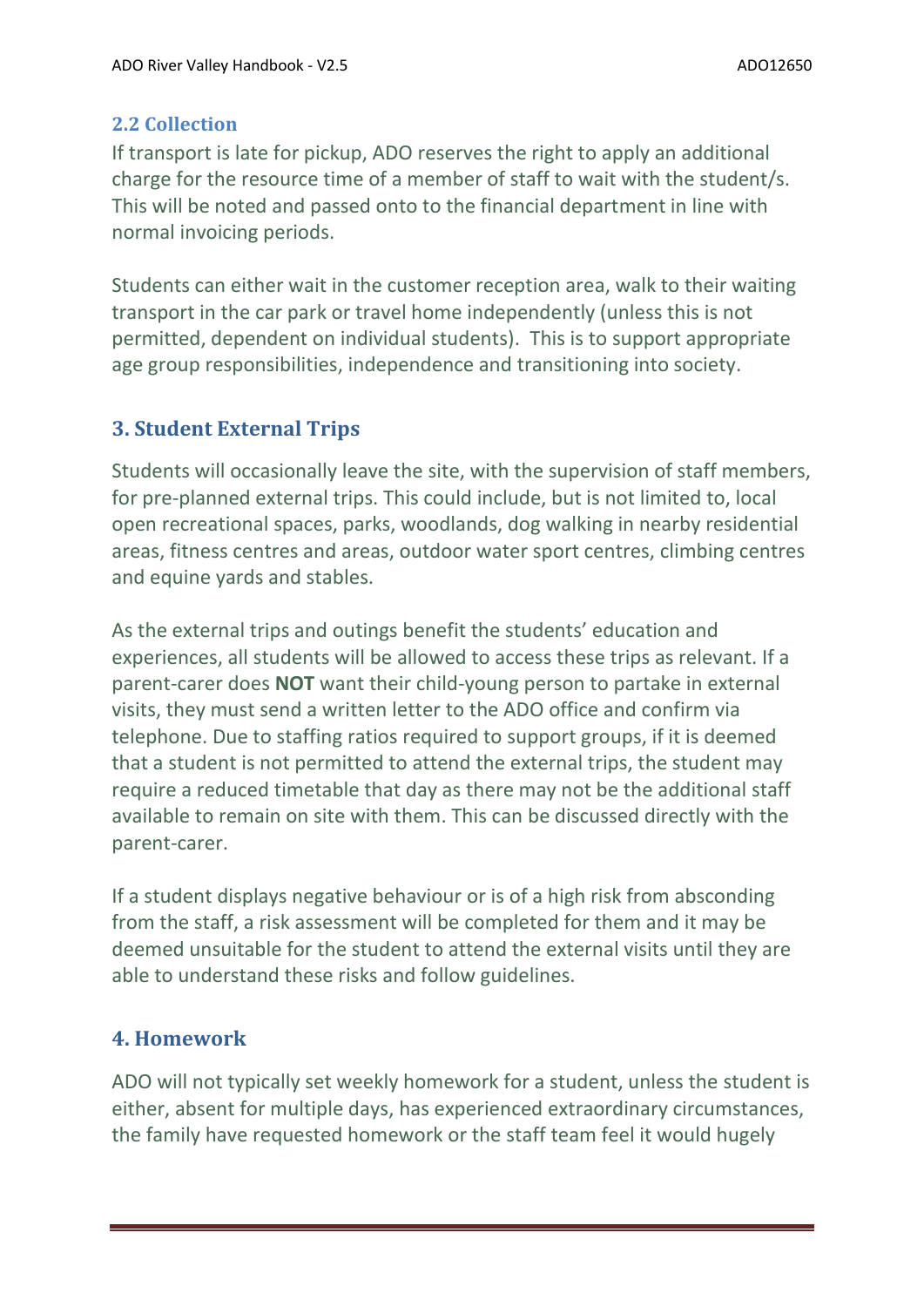benefit towards their curriculum work, or to work towards qualifications, such as AQA, BTEC or Functional Skills.

Any set homework will be discussed with the student (and parent-carer if relevant) and a clear due date and method of submission will be explained.

## **5. Transport**

ADO does not organise transport to or from the setting. This must be arranged privately or through the supporting professionals. The ADO business office must be advised of the transportation plans so we know who to expect and can contact them in case of an emergency collection.

Transport must be on site for a prompt **3pm** collection. Once a student has left the site premises via the main reception gate, ADO holds no responsibility for them.

## **6. Subsistence**

All students attending our provision must bring a healthy packed lunch and refillable water bottle. We also recommend they are provided healthy snacks for break times. We operate a healthy eating policy and like to ensure that student lunches are within our healthy eating policy guidelines. We will contact parent and carers to support alternative ideas for lunches should this arise. We ask families to be mindful of environmental factors, and therefore limit single use items such as plastic. There are many drinking water stations around the site to refill water bottles.

## **7. Student Clothing and Footwear Requirements**

All students have lessons at the outdoor Poets Corner Centre location and they must be prepared to attend dressed in suitable named clothing and footwear for the occasion.

For all seasons, please ensure the student attends in base layers including trousers or leggings. Skirts, shorts and dresses are **not** suitable for the Outdoor Education site as they provide little protection against weather and when in the woodland areas.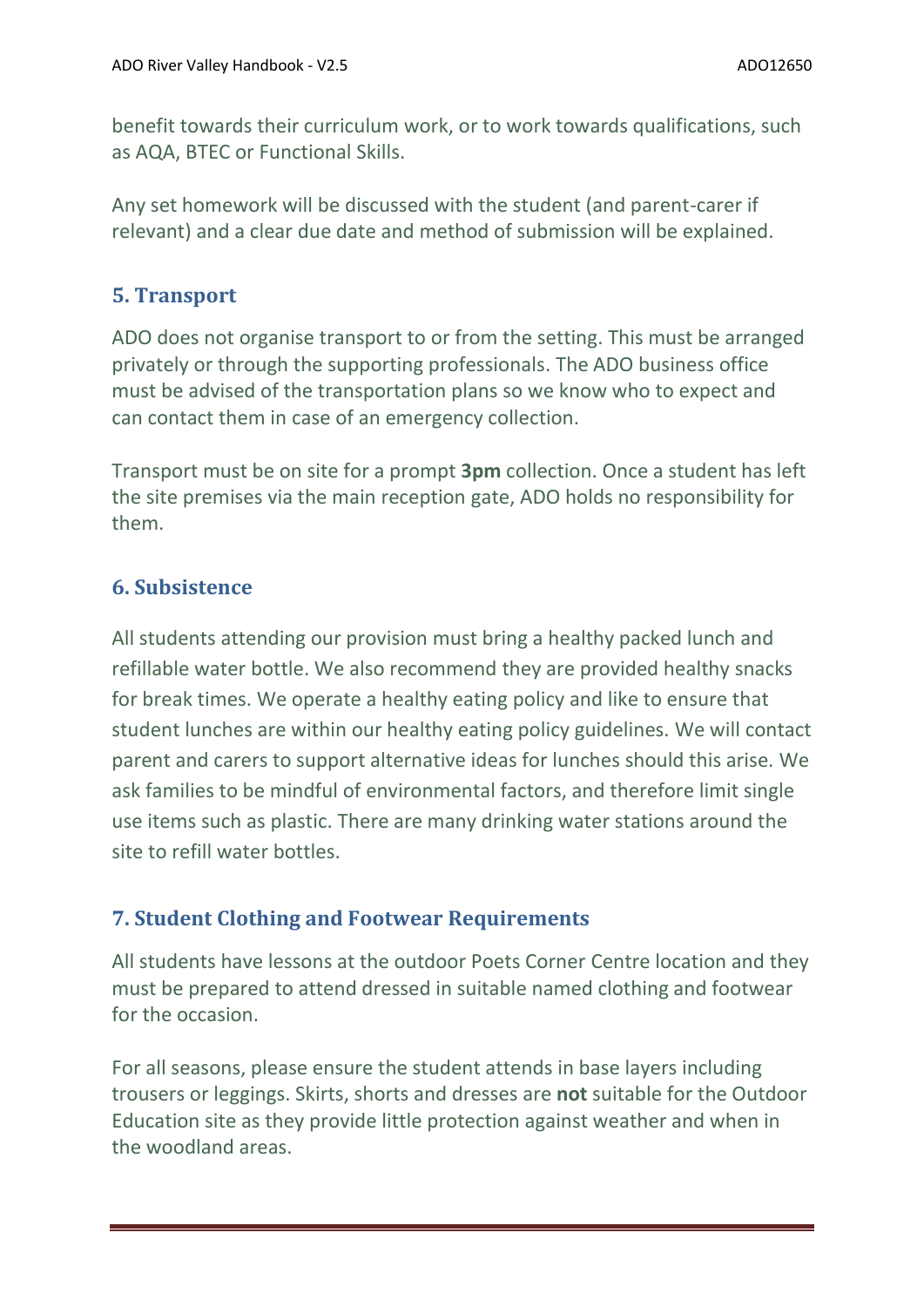Sensible outdoor shoes are required, for example outdoor walking boots or wellies for wet or winter weather. CROCS, flip-flops or open toe sandals are **not** permitted as these are not suitable for our outdoor activities and do not provide foot support on uneven ground. In winter months, we recommend wellies should be worn with good quality thermal socks as this footwear can prove cold if worn for the full day.

We request that students attend with an appropriate bag, such as a backpack to store their belongings. There will be water available for bottle refills. Hand washing stations are supplied throughout our learning areas and hot water stations are also situated in multiple zones, in addition to a functioning hot shower that can be used in specific circumstances.

If a student turns up wearing inappropriate clothing either not conducive to the weather or the activities they will taking part in, ADO Staff have the right to request them to wear spare additional or replacement clothing that we have. If the child or young person refuses to wear these items and we feel this puts them at risk from injury or illness, ADO reserves the right to request collection. The child or young person can of course return later in the day if they are then dressed appropriately. ADO students must attend with a full change of spare clothes to avoid any emotional dysregulation from any potential accidents that may arise.

Students will have use of a locker for their bags during the school day.

#### **7.1 Cold and Wet Weather**

On cold days, please ensure the students have suitable thermal base layers of clothing to retain their heat and keep them comfortable. We recommend bringing spare clothing in the event these may be required. All students must have a named hat or cap suitable to the seasons. Gloves are required and waterproof gloves are highly recommended. A raincoat with a hood is a necessity for every day in attendance.

With the great British weather, who knows whether it will rain or shine so please send students prepared.

#### **7.2 Hot Weather**

Please ensure students attend with a suitable high factor sun cream (minimum factor 30), which they can apply themselves when needed. If the weather is very warm, please be aware that we do forest school sessions and it may be advisable to bring insect repellent. Over-knee length shorts as minimum or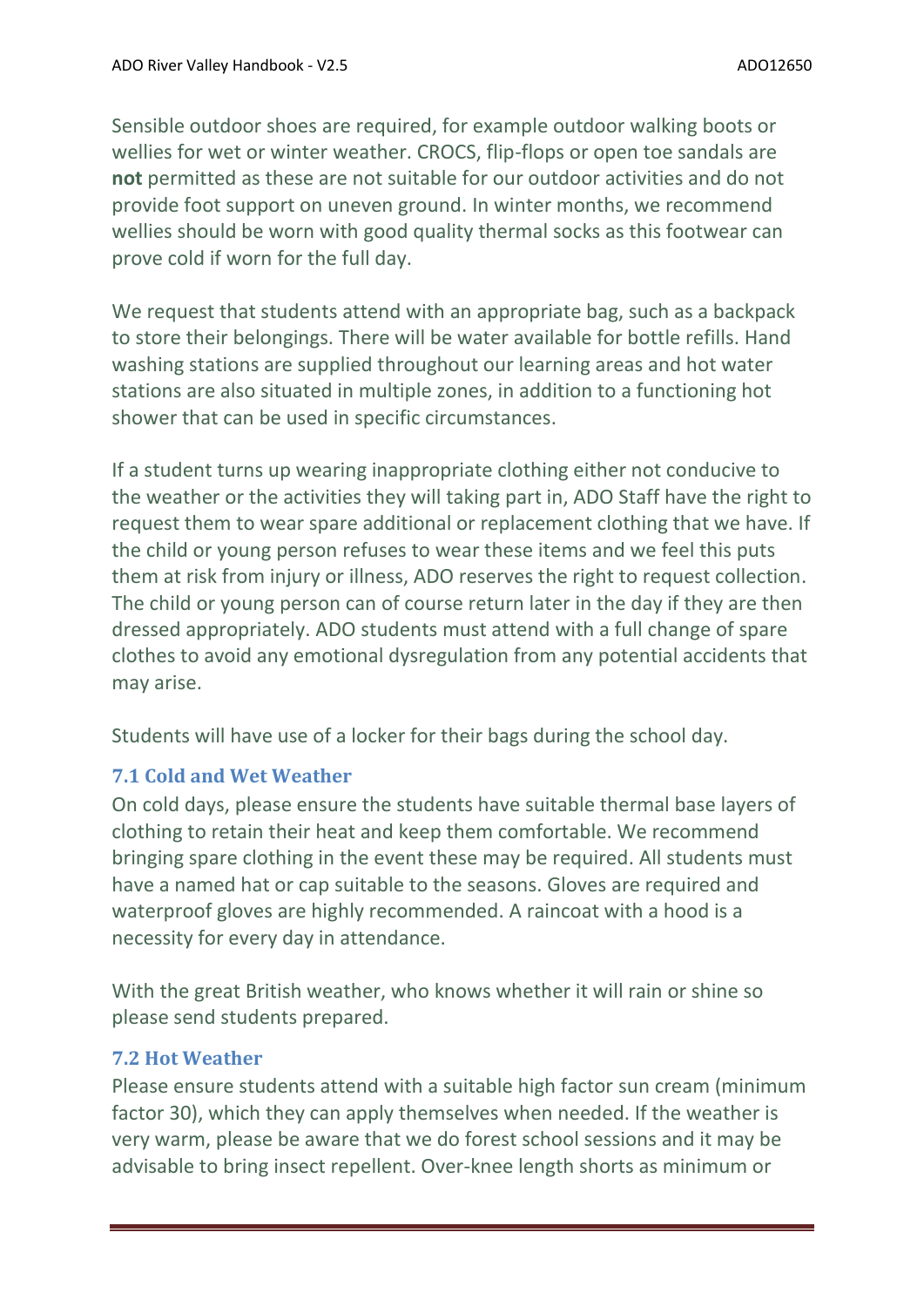leggings-cargo trousers with t-shirts must still be worn as this will provide some protection against sunburn or scratches in our forest and woodland areas. Skirts and dresses are not suitable attire for our activities and forest sessions.

#### **7.3 Mobile Phone Access**

All students are discouraged from bringing any mobile device to ADO, however if this cannot be avoided, they will need to be handed over at our gate to staff at the start of the session and given back at the end.

Students will be unable to access any mobile device in the duration of their time with us. If a student refuses to hand their phones in to ADO then they will be refused entry.

Please note the specific ruling for Post16 students differs slightly.

Of course, if a caregiver needs to be in contact with their young person during the day this can be arranged via ADO on site mobiles. If this applies to you, please email your specific requests to **[education@adoservices.co.uk](mailto:education@adoservices.co.uk)**

#### **8. Student Medication**

Staff members are only allowed to administer drugs if they have been prescribed by a doctor and staff members have written permission from the parent-carer stating frequency and dosage.

If the student has any allergies including hay-fever or fur allergies, we strongly recommend you provide a named GP prescription bottle of antihistamine or equivalent in order that we can support the student as required. If an allergy flare up is impacting the student's enjoyment and participation and we do not have any medication to administer, we will call the relevant contact to advise them and arrange collection.

Members of the core ADO team are first aid qualified and trained and carry a medical kit at all times.

Staff will administer first aid to a student as needed. If parents-carers opt for their child-young person not to receive medical attention, they must send a signed letter to the ADO Office and confirm with them over the phone.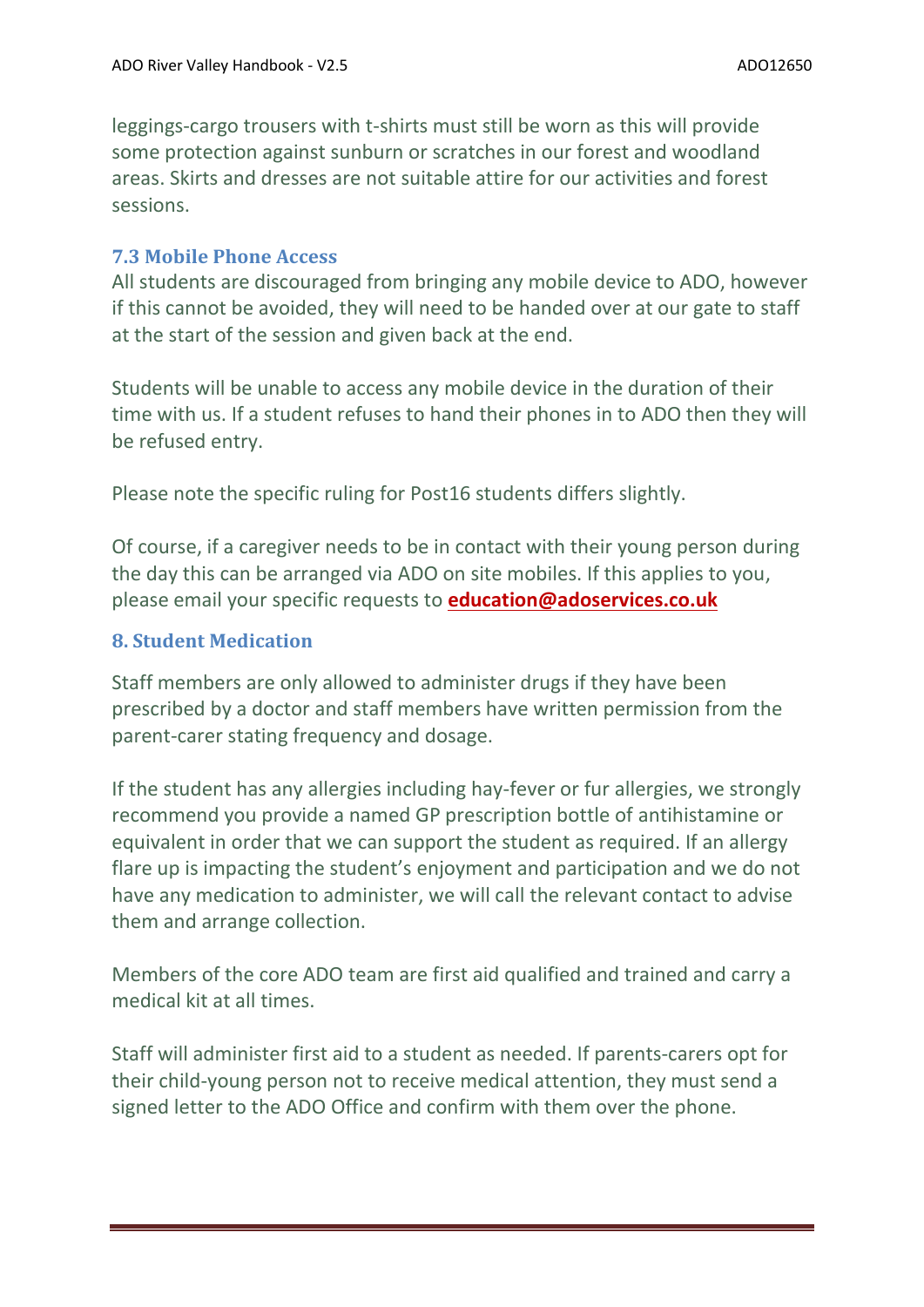# **9. Photography**

If a parent-carer does **NOT** want their child-young person to have their images taken at ADO, they must send a written letter to the ADO office and confirm via telephone at point of when they are on-rolled or at the time of decision change (if they are already on roll).

As part of ADO's growth and development, photos may be used within the ADO website, social media platforms, paper promotions, display boards etc. The photos are to help illustrate our services. ADO will never link a student's name to their photo, without further confirmation from parents-carers. ADO will never sell images or share them to third parties.

For students completing qualifications such as AQA, Functional Skills or BTECs, ADO staff may need to photograph them completing practical work as part of the course evidence requirements. Photo permission is not required for this as evidence is a compulsory part of completing a course.

## **10. Challenging Behaviour**

Due to the nature of students and young people referred to the River Valley, challenging behaviour can arise. ADO staff are fully trained in methods and procedures in how to deal with challenging behaviour including therapeutic interventions. We follow a strict behaviour policy and in the incidence of challenging behaviour we will talk to the student about their actions, offer alternatives and work towards the student taking responsibility for their actions.

Full details can be viewed in our **Behaviour Modification Policy** in the ADO Library on our website, www.adorivervalley.co.uk. All challenging behavior is recorded within Incident Forms and the relevant contacts will be advised of incidents accordingly.

# **11. Safeguarding**

The Poets Corner site is designed to maximize safeguarding for its students, visitors, staff or partners. There are specific zones that denote the safety of the age groups and other site visitors.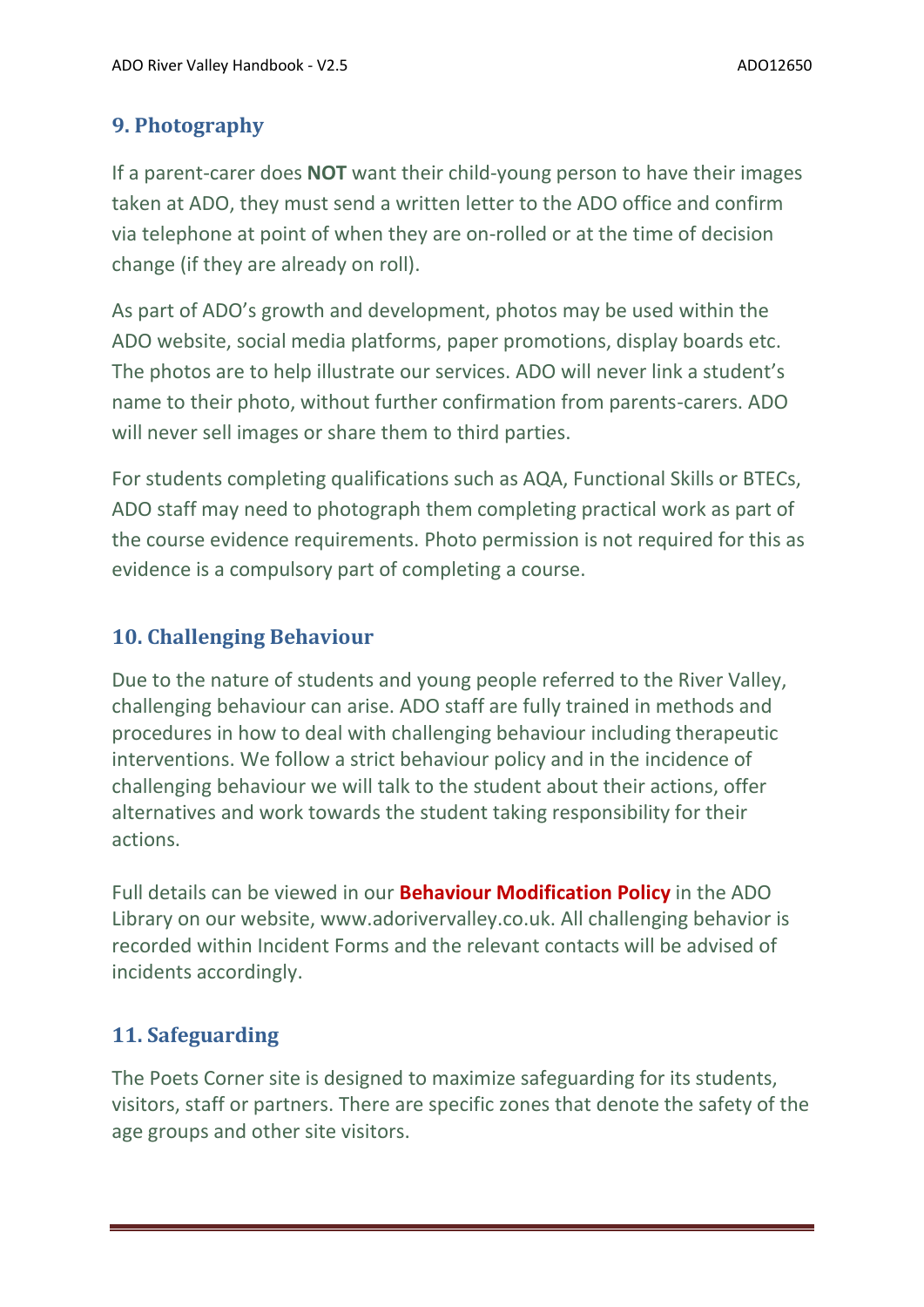ADO takes the safeguarding of children and young people very seriously, as such all staff are fully trained in safeguarding procedures and any instances are reported directly and promptly to the safeguarding officer on premises. Our staff are all Enhanced DBS checked and we have always qualified Paediatric First Aid staff on site.

Our setting is committed to working alongside our service users, the community and the children-young people themselves to ensure the children's safety at all times.

Any safeguarding concerns must be reported via the ADO Office and a call back will be rearranged with one of ADO's Designated Safeguarding Leads (DSL). There is an escalation process in place internally. Reporting to other members of the ADO team is strictly prohibited for confidential boundaries.

Please refer to our **Safeguarding Policy** for further information.

## **12. ADO Policies and Procedures**

Full un-edited copies of all the relevant policies and procedures for the ADO Education team and all associated services, including the ADO River Valley can be found on the main ADO website within the ADO Library [www.adorivervalley.co.uk](http://www.adorivervalley.co.uk/) .

## **13. Alternative Provision Checklist**

- [ ] Labelled Required Medication (including allergy medication if needed)
- [ ] Packed Lunch
- [ ] Snacks
- [ ] Refillable Drink Bottle
- [ ] Suitable Outdoor Clothing
- [] Waterproof jacket/coat with hood
- [ ] Warm Layers of Clothing
- [  $|$  Cold Protection Hat, Scarf, Gloves, Extra Socks
- [ ] Heat Protection Hat-Cap and Sun Cream (minimum factor 30)

[ ] Comfortable Waterproofed Trainers or Outdoor Boots *(Note: Footwear Can Get Very Muddy!)*

[ ] Wellies or Waterproof Outdoor Boots